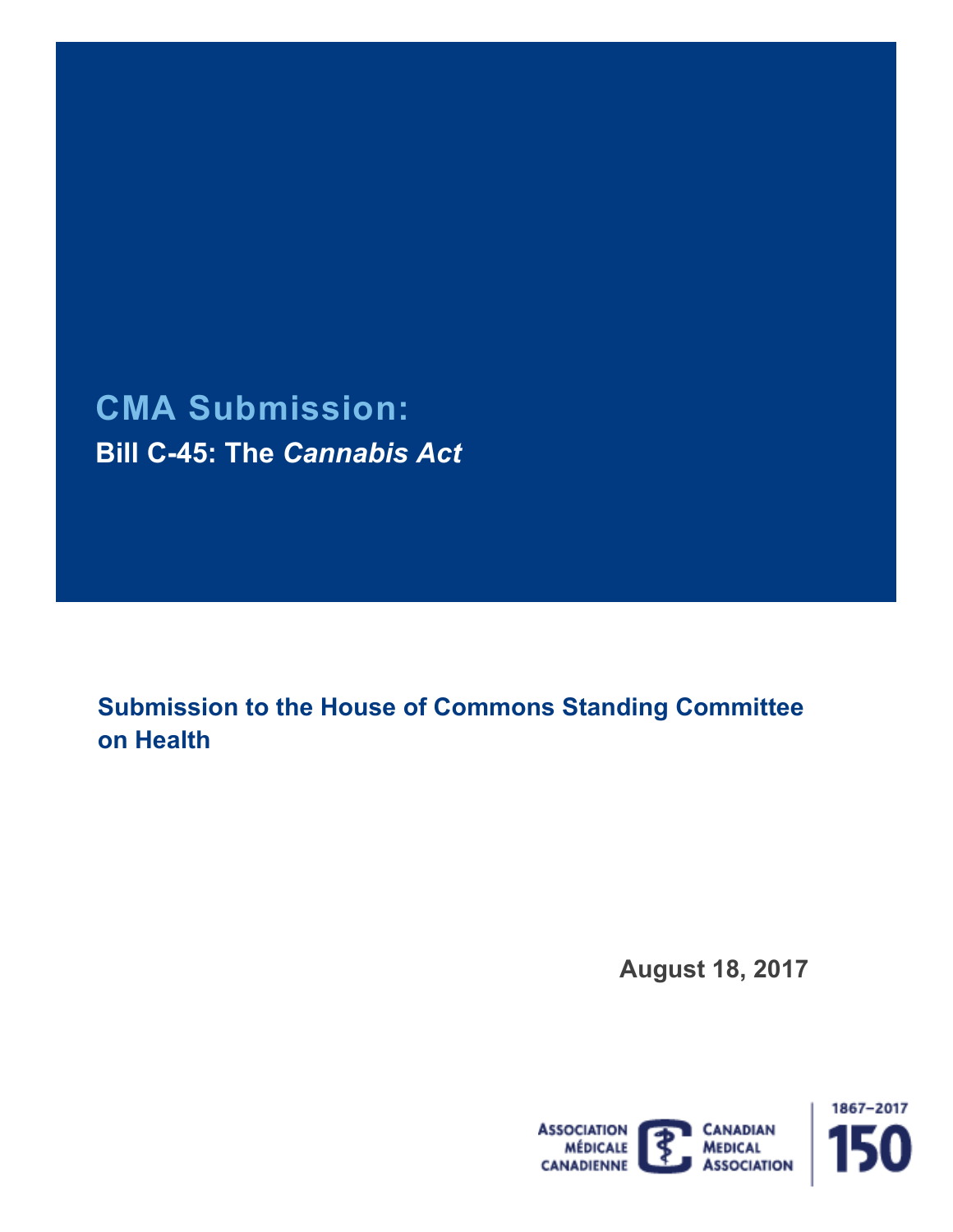vision for a vibrant profession and a healthy population. The Canadian Medical Association (CMA) is the national voice of Canadian physicians. Founded in 1867, the CMA's mission is empowering and caring for patients, with a

 promotion and disease/injury prevention policies and strategies, advocating for access On behalf of its more than 85,000 members and the Canadian public, the CMA performs a wide variety of functions. Key functions include advocating for health to quality health care, facilitating change within the medical profession, and providing leadership and guidance to physicians to help them influence, manage and adapt to changes in health care delivery.

The CMA is a voluntary professional organization representing the majority of Canada's physicians and comprising 12 provincial and territorial divisions and over 60 national medical organizations.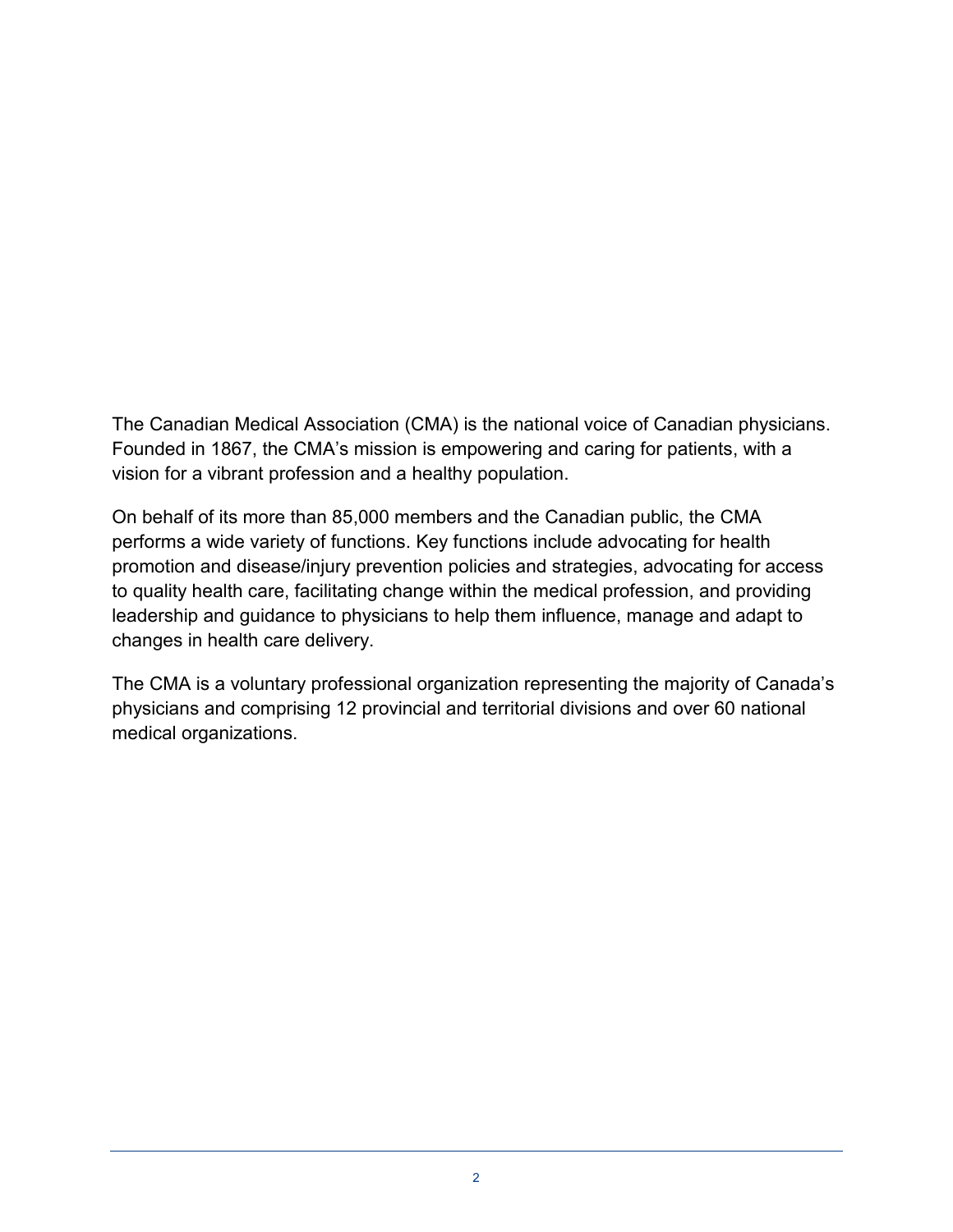### **Introduction**

 The CMA is pleased to provide this submission to the House of Commons Standing Committee on Health on Bill C-45, the *Cannabis Act*.

 The CMA has long-standing concerns about the health risks associated with consuming cannabis,<sup>i</sup> particularly in its smoked form.<sup>1,2</sup> Children and youth are especially at risk for cannabis-related harms, given their brains are undergoing rapid and extensive development.

 The CMA's approach to cannabis is grounded in broad public health policy. It includes promotion of health and prevention of drug dependence and addiction; access to assessment, harm reduction encompasses policies, goals, strategies and programs directed at decreasing adverse health, social and economic consequences of drug use for the individual, the community and the society while allowing the user to continue to use drugs, not precluding counselling and treatment services; and a harm reduction perspective. The CMA believes that abstinence. $3,4$ 

 Specifically, the CMA recommends a multi-faceted cannabis public health strategy that prioritizes impactful and realistic goals before, and certainly no later than, any legalization of cannabis.<sup>5</sup> We propose that the first goal should be to develop educational interventions for children, teenagers and young adults. Other goals relate to data collection; monitoring and surveillance; ensuring a proportionate balance between enforcement harms and the direct and indirect harms caused by cannabis use; and research.

 There is an ongoing need for research into the medicinal and harmful effects of cannabis use. As noted by the Lower-Risk Cannabis Use Guidelines,  $^6$  there is limited evidence on such subjects as synthetic cannabinoids; practices like "deep inhalation" to increase the psychoactive effects of cannabis; and the combination of risky behaviours, like early-onset and frequent use, associated with experiencing acute or chronic health problems. $^6$ 

 Since 2002, the CMA has taken a public health perspective regarding cannabis and other illegal drugs. More recently, the CMA endorsed the Lower-Risk Cannabis Use Guidelines, and we submitted 22 recommendations to the Task Force on Cannabis Legalization and Regulation ("the Task Force"). $<sup>7</sup>$ </sup>

### **Overview**

 According to the recent Canadian Tobacco, Alcohol and Drugs Survey, cannabis is the most used illicit drug in Canada.<sup>8</sup> In particular, 25%–30% of adolescents or youth report past-year cannabis use. $9$  This concerns the CMA. The increasing rate of high usage, despite the fact that non-medical use of cannabis is illegal, coupled with cannabis' increased potency (from 2% in 1980 to 20% in 2015 in the United States),<sup>10</sup> the complexity and versatility of the cannabis plant,<sup>ii</sup> the variable quality of the end product, and variations in the frequency, age of initiation

 $\overline{a}$  $\overline{I}$  The term cannabis is used<sub>7</sub> as in Bill C-45: that is, referring to the cannabis plant or any substance or mixture that contains any part of the plant.

<sup>&</sup>lt;sup>ii</sup> The plant contains at least 750 chemicals, of which there are over 100 different cannabinoids. Madras BK. *Update of cannabis and its medical use*. Agenda item 6.2. 37<sup>th</sup> Meeting of the Expert Committee on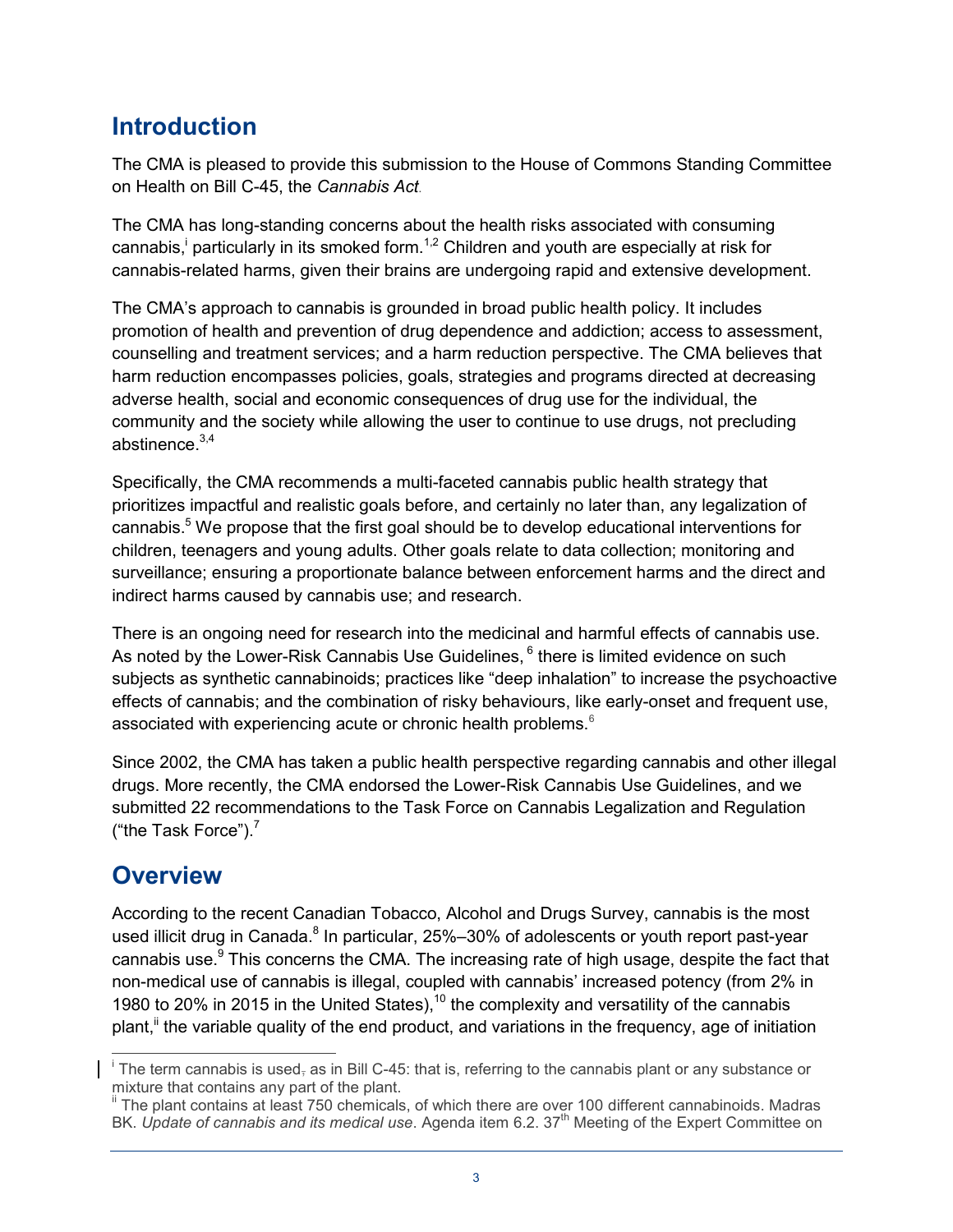and method of use make it difficult to study the full health impacts and produce replicable, reliable scientific results.

reliable scientific results.<br>The CMA submits, therefore, that any legalization of cannabis for non-medical use must be guided by a comprehensive cannabis public health strategy and include a strong legal-regulatory framework emphasizing harm reduction principles.

Given that the Task Force employed a minimizing of harms approach<sup>11</sup> and given how the proposed legislation aligns with the Task Force's recommendations,<sup>12</sup> the bill addresses several aspects of a legal-regulatory framework "to provide legal access to cannabis and to control and regulate its production, distribution and sale."<sup>13</sup> This work provides the starting point for creating a national cannabis public health strategy. The CMA has long called for a comprehensive [dru](#page-7-2)g strategy that addresses addiction, prevention, treatment, enforcement and harm reduction. $^3$ 

 There are, however, key public health initiatives that the Canadian government has not adequately addressed and should be implemented before, or no later than, the implementation of legislation. One such initiative is education. Education is required to develop awareness among Canadians of the health, social and economic harms of cannabis use especially in young people.

#### **Supporting a Legal-Regulatory Framework that Advances Public Health and Protection of Children and Youth**

 From a health perspective, allowing any use of cannabis by people under 25 years of age, and certainly those under 21 years of age, is challenging for physicians given the effects on the developing brain.<sup>[1,](#page-7-0)[3](#page-7-2),14</sup> The neurotoxic effect of cannabis, especially with persistent use, on the adolescent brain is more severe than on the adult brain.<sup>[15,](#page-8-0)16</sup>

 deficits in executive functioning and verbal IQ and greater impairment of learning and memory than adult-onset use. $17,18$  $17,18$ Further, neurological studies have shown that adolescent-onset cannabis use produces greater

 This underscores the importance of protecting the brain during development. Since current scientific evidence indicates that brain development is not completed until about 25 years of age,<sup>19</sup> this would be the ideal minimum age for legal cannabis use.

 Youth and young adults are among the highest users of cannabis in Canada. Despite non- medical use of cannabis being illegal in Canada since 1923, usage has increased over the past few decades.

 The CMA recognizes that a blanket prohibition of possession for teenagers and young adults would not reflect current reality or a harm reduction approach.<sup>3</sup> Harm reduction is not one of polarities rather it is about ensuring the quality and integrity of human l[ife](#page-7-4) and acknowledging where the individual is at within his/her community and society at large.<sup>5</sup>

 $\overline{a}$  (accessed 2017 Jul 27). Drug Dependence, Department of Essential Medicines and Health Products, World Health Organization; 2015. Available: [www.who.int/medicines/access/controlled-substances/6\\_2\\_cannabis\\_update.pdf](http://www.who.int/medicines/access/controlled-substances/6_2_cannabis_update.pdf)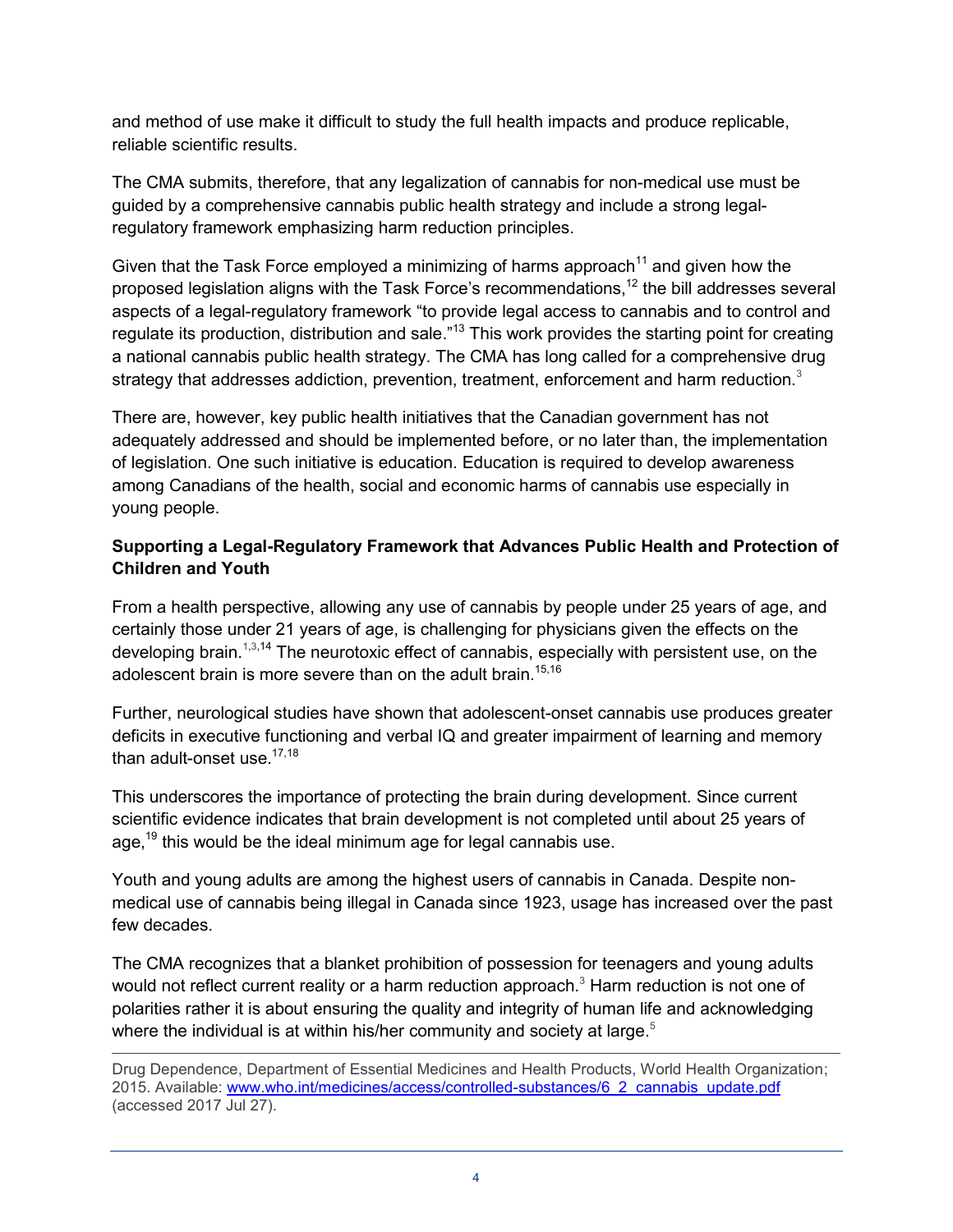The possibility that a young person might incur a lifelong criminal record for periodic use or possession of small amounts of cannabis for personal use means that the long-term social and economic harms of cannabis use can be disproportionate to the drug's physiological harm. The Canadian government has recognized this disproportionality for over 15 years. Since 2001, there have been two parliamentary committee reports<sup>iii</sup> and two bills<sup>iv</sup> introduced to decriminalize possession of small amounts of cannabis (30 g). It was recommended that small amounts of cannabis possession be a "ticketable" offence rather than a criminal one.

 Given all of the above, the CMA recommends that the age of legalization should be 21 years of age and that the quantities and the potency of cannabis be more restricted to those under age 25.

#### **Supporting a Comprehensive Cannabis Public Health Strategy with a Strong, Effective Education Component**

 The CMA recognizes that Bill C-45 repeals the prohibition against simple possession while increasing penalties against the distribution and sale of cannabis to young people, but this is not enough to support a harm reduction approach.

 We note that the Federal Tobacco Control Strategy, with its \$38 million budget, is intended to help reduce smoking rates and change Canadians' perceptions toward tobacco.<sup>20</sup> Similarly, there are extensive education programs concerning the dangers of alcohol, particularly for young people.<sup>v</sup>

 The government of Canada has proposed a modest commitment of \$9.6 million to a public awareness campaign to inform Canadians, especially youth, of the risks of cannabis consumption, and to surveillance activities.<sup>[21](#page-8-6)</sup>

 A harm reduction strategy should include a hierarchy of goals with an immediate focus on groups with pressing needs. The CMA submits that young people should be targeted first with education. The lifetime risk of dependence to cannabis is estimated at 9%, increasing to almost 17% in those who initiate use in adolescence. $^{22}$  In 2012, about 1.3% of people aged 15 years and over met the criteria for cannabis abuse or dependence — double the rate for any other drug — because of the high prevalence of cannabis use. $^{23}$ 

 The strategy should include the development of educational interventions, including skills-based training programs, social marketing interventions and mass media campaigns. Education should focus not only on cannabis' general risks but also on its special risks for the young and its harmful effects on them.

 $\overline{a}$ III House of Commons Special Committee on the Non-Medical Use of Drugs (2001) and the Senate Special Committee on Illegal Drugs (2002).

<sup>&</sup>lt;sup>iv</sup> An Act to amend the Contraventions Act and the Controlled Drugs and Substances Act (Bill C-38), which later was reintroduced as Bill C-10 in 2003.

 $\rm{v}$  For example, the Substance Use and Addictions Program (SUAP), a federal contributions program, is delivered by Health Canada to strengthen responses to drug and substance use issues in Canada. See Government of Canada. Substance Use and Addictions Program. Ottawa: Health Canada; 2017. Available: [www.canada.ca/en/services/health/campaigns/canadian-drugs-substances](http://www.canada.ca/en/services/health/campaigns/canadian-drugs-substances-strategy/funding/substance-abuse-addictions-program.html)[strategy/funding/substance-abuse-addictions-program.html](http://www.canada.ca/en/services/health/campaigns/canadian-drugs-substances-strategy/funding/substance-abuse-addictions-program.html) (accessed 2017 Jul 27).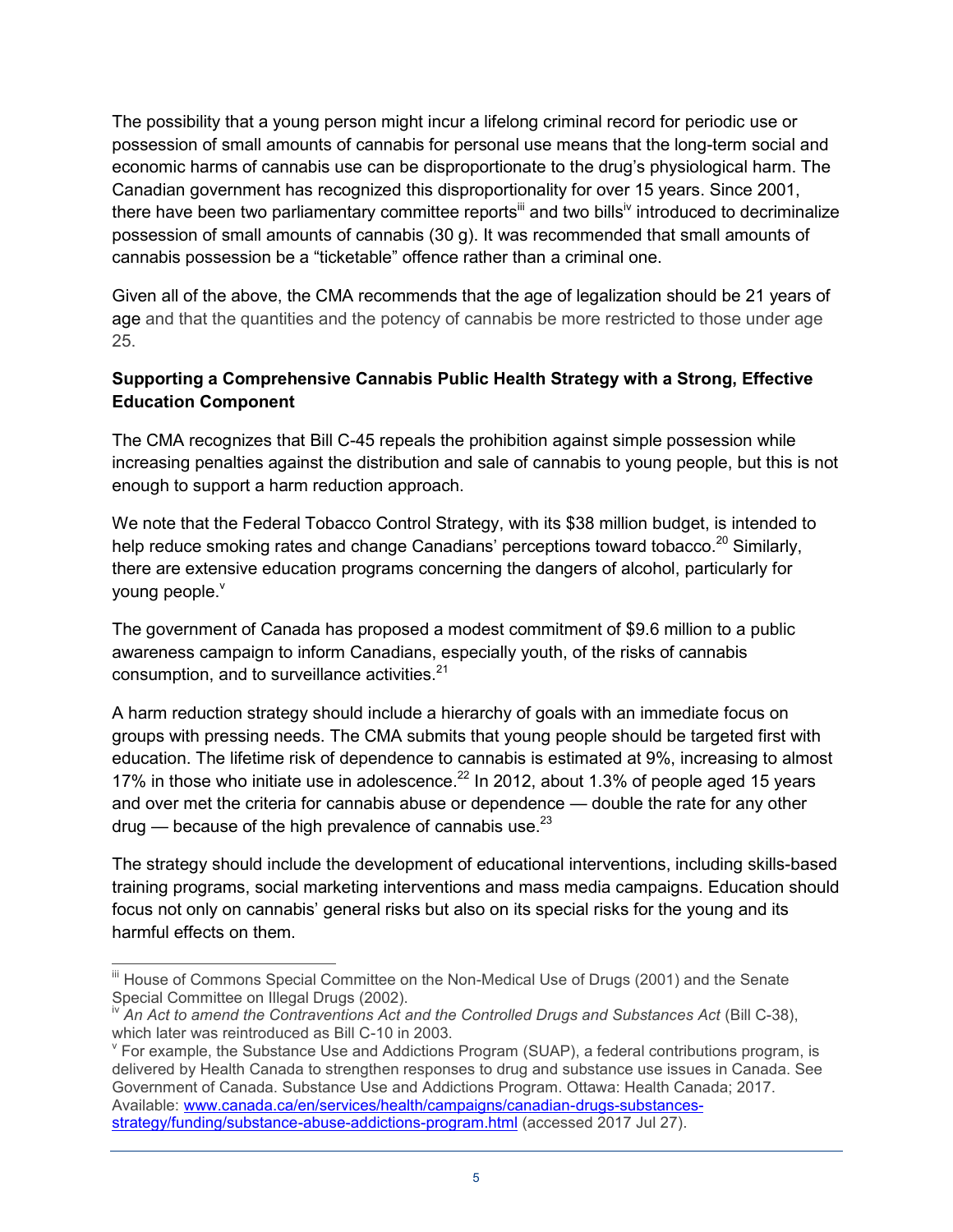This is critical given that for many, the perception is that (i) legalization of possession for both adults and young people translates into normalization of use and (ii) government control over the source of cannabis for sale translates into safety of use. Complicating this has been the fear-mongering messaging associated with illegal drugs.

 The evidence shows that fewer adolescents today believe that cannabis use has any serious health risks<sup>24</sup> and that enforcement policies have not been a deterrent.<sup>25</sup> Having an appropriate education strategy rolled out before legalization of possession would reduce the numbers of uninformed young recreational users. It would also provide time to engage in meaningful research on the impact of the drug on youth. Such strategies have been successful in the past; for example, the long-term<sup>vi</sup> Federal Tobacco Control Strategy has been credited with helping reduce smoking rates to an all-time low in Canada. $^{26}$ 

 The Lower-Risk Cannabis Use Guidelines were developed as a "science-based information tool for cannabis users to modify their use toward reducing at least some of the health risks."<sup>6</sup> The CMA urges the government to support the widespread dissemination of this tool and incorporation of its messages into educational efforts. Other strategies must include plain packaging and labelling with health information and health warnings.

#### **Supporting a One-System Approach. Alternatively, a Review of Legislation in Five Years**

 The CMA believes that once the act is in force, there will be little need for two systems (i.e., one for medical and one for non-medical cannabis use). Cannabis will be available for those who wish to use it for medicinal purposes, either with or without medical authorization (some people may self-medicate with cannabis to alleviate symptoms but may be reluctant to raise the issue with their family physician for fear of being stigmatized), and for those who wish to use it for other purposes. The medical profession does not need to continue to be involved as a gatekeeper once cannabis is legal for all, especially given that cannabis has not undergone Health Canada's usual pharmaceutical regulatory approval process.

 The Task Force's discussion reflects the tension it heard between those who advocated for one system and those who did not. One concern raised by patients was about the stigma attached to entering retail outlets selling non-medical cannabis. The CMA submits that this concern would be alleviated if the federal government continued the online purchase and mail order system that is currently in place.

 Given that there is a lack of consensus and insufficient data to calculate how much of the demand for cannabis will be associated with medical authorization, the Task Force recommended that two systems be established, with an obligation to review — specifically, a program evaluation of the medical access framework in five years.<sup>11</sup>

 If there are two systems, then in the alternative, the CMA recommends a review of the legislation within five years. This would allow time to ensure that the provisions of the act are meeting their intended purposes, as determined by research on the efficacy of educational efforts and other research. Five-year legislative reviews have been previously employed,

 $\overline{a}$  another five years. <sup>vi</sup> The Federal Tobacco Control Strategy was initiated in 2001 for 10 years and renewed in 2012 for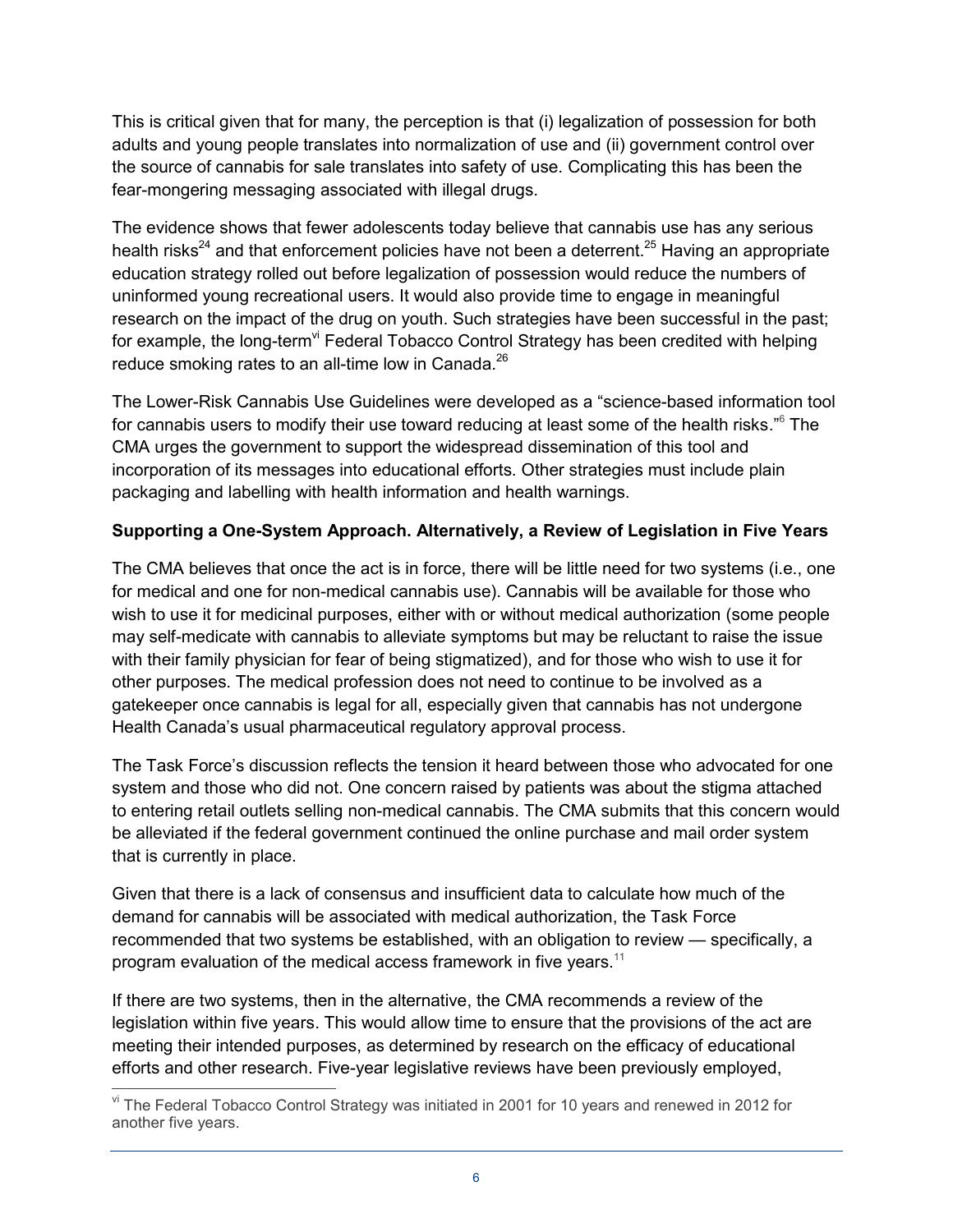especially where legislation must balance individual choice with protecting public health and public safety.<sup>vii</sup> For example, like Bill C-45, the purpose of the *Controlled Drugs and Substances* Act is to protect public health and public safety.<sup>27</sup> Its review within five years is viewed as allowing for a thorough, evidence-based analysis to ensure that the provisions and operations of the act are meeting their intended purpose(s).<sup>viii</sup> Furthermore, a harm reduction approach lends itself t[o s](#page-7-4)ystematic evaluation of the approach's short- and long-term impact on the reduction of harms. $^{\rm 5}$ 

 The CMA, therefore, submits that if a two-system approach is implemented when the legislation is enacted, the legislation should be amended to include the requirement for evaluation within five years of enactment. Criteria for evaluation may include the number of users in the medical system and the number of physicians authorizing medical cannabis use. The CMA would expect to be involved in the determination of such criteria and evaluation process.

## **Conclusion**

 Support has risen steadily in Canada and internationally for the removal of criminal sanctions for simple cannabis possession, as well as for the legalization and regulation of cannabis' production, distribution and sale. The CMA has long-standing concerns about the health risks associated with consuming cannabis, especially by children and youth in its smoked form. Weighing societal trends against the health effects of cannabis, the CMA supports a broad legal-regulatory framework as part of a comprehensive and properly sequenced public health approach of harm reduction.

### Recommendations

 **1. The CMA recommends that the legalization age be amended to 21 years of age, to better protect the most vulnerable population, youth, from the developmental neurological harms associated with cannabis use.** 

 **2. The CMA recommends that a comprehensive cannabis public health strategy with a strong, effective health education component be implemented before, and no later than, the enactment of any legislation legalizing cannabis.** 

 $\overline{a}$ vii Several federal acts contain review provisions. Some examples include the *Controlled Drugs and Substances Act*, SC b1996, c 19, s 9 (five-year review); the *Preclearance Act*, SC 1999, c 20, s 39 (fiveyear review); the *National Defence Act*, RSC 1985, c N-5, s 273.601(1) (seven-year review); the *Public Servants Disclosure Protection Act*, SC 2005, c 46, s 54 (five-year review); and the *Red Tape Reduction* 

*Act*, SC 2015, c 12 (five-year review).<br><sup>viii</sup> The 2012 amendments to the *Controlled Drugs and Substances Act* were adopted from Bill S-10, which died on order papers in March 2011. The Senate Standing Committee on Legal and Constitutional Affairs reviewed Bill S-10 and recommended that the review period should be extended from two to five years as  Legal and Constitutional Affairs, Eleventh Report: Bill S-10, *An Act to Amend the Controlled Drugs and*  two years is not sufficient to allow for a comprehensive review. See Debates of the Senate, 40<sup>th</sup> Parliament, 3<sup>rd</sup> Session, No 147:66 (2010 Nov 17) at 1550; see also Senate Standing Committee on *Substances Act and to Make Related and Consequential Amendments to Other Acts, with Amendments*  (2010 Nov 4).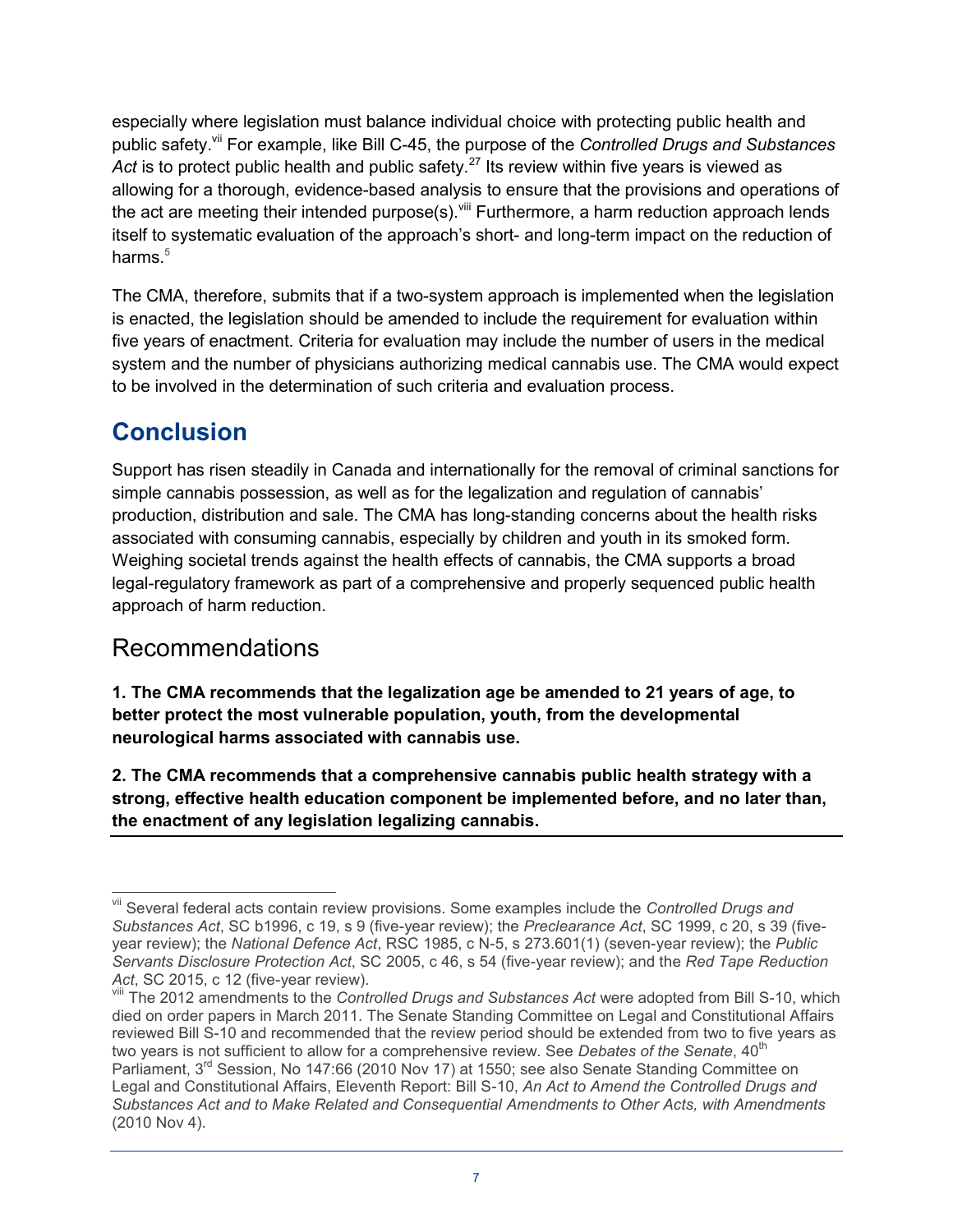**3a. The CMA recommends that there be only one regime for medical and non-medical use of cannabis, with provisions for the medical needs of those who would not be able to acquire cannabis in a legal manner (e.g., those below the minimum age).** 

 **3b. Alternatively, the CMA recommends that the legislation be amended to include a clause to review the legislation, including a review of having two regimes, within five years.** 

www.cma.ca/Assets/assets-library/document/en/advocacy/submissions/CMA\_Brief\_C-<br>2 Respect%C3%A9-for Communities Act-English.pdf (accessed 2017 Jul 27).

<span id="page-7-6"></span><span id="page-7-5"></span>evidence and recommendations. *Am J Public Health* 2017;107(8):e1–e12.<br><sup>7</sup> Canadian Medical Association. *Legalization, regulation and restriction of access to marijuana.* CMA submission to the Government of Canada – Task Force on Cannabis Legalization and Regulation. Ottawa: The Association; 2016 Aug 29. Available: [www.cma.ca/Assets/assets-](http://www.cma.ca/Assets/assets-library/document/en/advocacy/submissions/2016-aug-29-cma-submission-legalization-and-regulation-of-marijuana-e.pdf)

<span id="page-7-7"></span>marijuana-e.pdf (accessed 2017 Jul 27). [library/document/en/advocacy/submissions/2016-aug-29-cma-submission-legalization-and-regulation-of-](http://www.cma.ca/Assets/assets-library/document/en/advocacy/submissions/2016-aug-29-cma-submission-legalization-and-regulation-of-marijuana-e.pdf)

tobacco-alcohol-drugs-survey/2015-summary.html (accessed 2017 Jul 27). [8](http://www.cma.ca/Assets/assets-library/document/en/advocacy/submissions/2016-aug-29-cma-submission-legalization-and-regulation-of-marijuana-e.pdf) Government of Canada. Canadian Tobacco, Alcohol and Drugs Survey (CTADS): 2015 summary. Ottawa: Government of Canada; 2017. Available: [www.canada.ca/en/health-canada/services/canadian-](http://www.canada.ca/en/health-canada/services/canadian-tobacco-alcohol-drugs-survey/2015-summary.html)

<u>tobacco-alcohol-drugs-survey/2015-summary.html</u> (accessed 2017 Jul 27).<br><sup>9</sup> Health Canada. Canadian Alcohol and Drug Use Monitoring Survey (CADUMS): summary of results for 2012. Ottawa: Health Canada; 2014. Available: [www.canada.ca/en/health-canada/services/health](http://www.canada.ca/en/health-canada/services/health-concerns/drug-prevention-treatment/drug-alcohol-use-statistics/canadian-alcohol-drug-use-monitoring-survey-summary-results-2012.html)[concerns/drug-prevention-treatment/drug-alcohol-use-statistics/canadian-alcohol-drug-use-monitoring](http://www.canada.ca/en/health-canada/services/health-concerns/drug-prevention-treatment/drug-alcohol-use-statistics/canadian-alcohol-drug-use-monitoring-survey-summary-results-2012.html)[survey-summary-results-2012.html](http://www.canada.ca/en/health-canada/services/health-concerns/drug-prevention-treatment/drug-alcohol-use-statistics/canadian-alcohol-drug-use-monitoring-survey-summary-results-2012.html) (accessed 2017 Jul 27).<br><sup>10</sup> World Health Organization. *The health and social effects of nonmedical cannabis use*. Geneva: World

Health Organization; 2016. Available: <u>http://apps.who.int/iris/bitstream/10665/251056/1/9789241510240-</u> eng.pdf?ua=1 (accessed 2017 Jul 27).

<sup>13</sup> An Act respecting cannabis and to amend the Controlled Drugs and Substances Act, the Criminal Code *and other Acts*, Bill C-45, First Reading 2017 Apr 13.<br><sup>14</sup> Crean RD, Crane NA, Mason BJ. An evidence based review of acute and long-term effects of cannabis

use on executive cognitive functions. *J Addict Med* 2011;5(1):1–8.

<span id="page-7-0"></span> $\overline{\phantom{a}}$  1 Canadian Medical Association. *Health risks and harms associated with the use of marijuana*. CMA submission to the House of Commons Standing Committee on Health. Ottawa: The Association; 27 May 2014. Available: [www.cma.ca/Assets/assets-library/document/en/advocacy/Brief-Marijuana-](http://www.cma.ca/Assets/assets-library/document/en/advocacy/Brief-Marijuana-Health_Committee_May27-2014-FINAL.pdf)

<span id="page-7-1"></span><sup>&</sup>lt;u>Health\_Committee\_May27-2014-FINAL.pdf</u> (accessed 2017 Jul 27).<br><sup>2</sup> Canadian Medical Association. *A public health perspective on cannabis and other illegal drugs.* CMA Canadian Medical Association. A public health perspective on cannabis and other illegal drugs. CMA Available: http://policybase.cma.ca/dbtw-wpd/BriefPDF/BR2002-08.pdf (accessed 2017 Jul 27). submission to the Special Senate Committee on Illegal Drugs. Ottawa: The Association; 11 Mar 2002.

<span id="page-7-2"></span>Available: <u>http://policybase.cma.ca/dbtw-wpd/BriefPDF/BR2002-08.pdf</u> (accessed 2017 Jul 27).<br><sup>3</sup> Canadian Medical Association. *Bill C-2 An Act to Amend the Controlled Drugs and Substances Act*  Public Safety and National Security. Ottawa: The Association; 28 Oct 2014. Available: *(Respect for Communities Act*). CMA submission to the House of Commons Standing Committee on

<span id="page-7-3"></span><sup>&</sup>lt;sup>4</sup> Harm Reduction International. What is harm reduction? A position statement from Harm Reduction *International.* London, UK: Harm Reduction International; 2017. Available: www.hri.global/what-is-harm-reduction (accessed 2017 Jul 27).

<span id="page-7-4"></span><sup>&</sup>lt;u>[reduction](http://www.hri.global/what-is-harm-reduction) (</u>accessed 2017 Jul 27).<br><sup>[5](http://www.hri.global/what-is-harm-reduction)</sup> Riley D, O'Hare P. Harm reduction: history, definition and practice. In: Inciardi JA, Harrison LD, editors. *Harm reduction: national and international perspectives*. Thousand Oaks, CA: Sage Publications; 2000.<br><sup>6</sup> Fischer B, Russel C, Sabioni P, et al. Lower-risk cannabis use guidelines: a comprehensive update of evidence and r

Task Force on Cannabis Legalization and Regulation. A framework for the legalization and regulation *of cannabis in Canada*: *final report*. Ottawa: Health Canada; 2016.

 *Controlled Drugs and Substances Act, the Criminal Code and other Acts (Bill C-45).* Ottawa: Government 12 Government of Canada. *Legislative background: an Act respecting cannabis and to amend the*  of Canada; 2017.